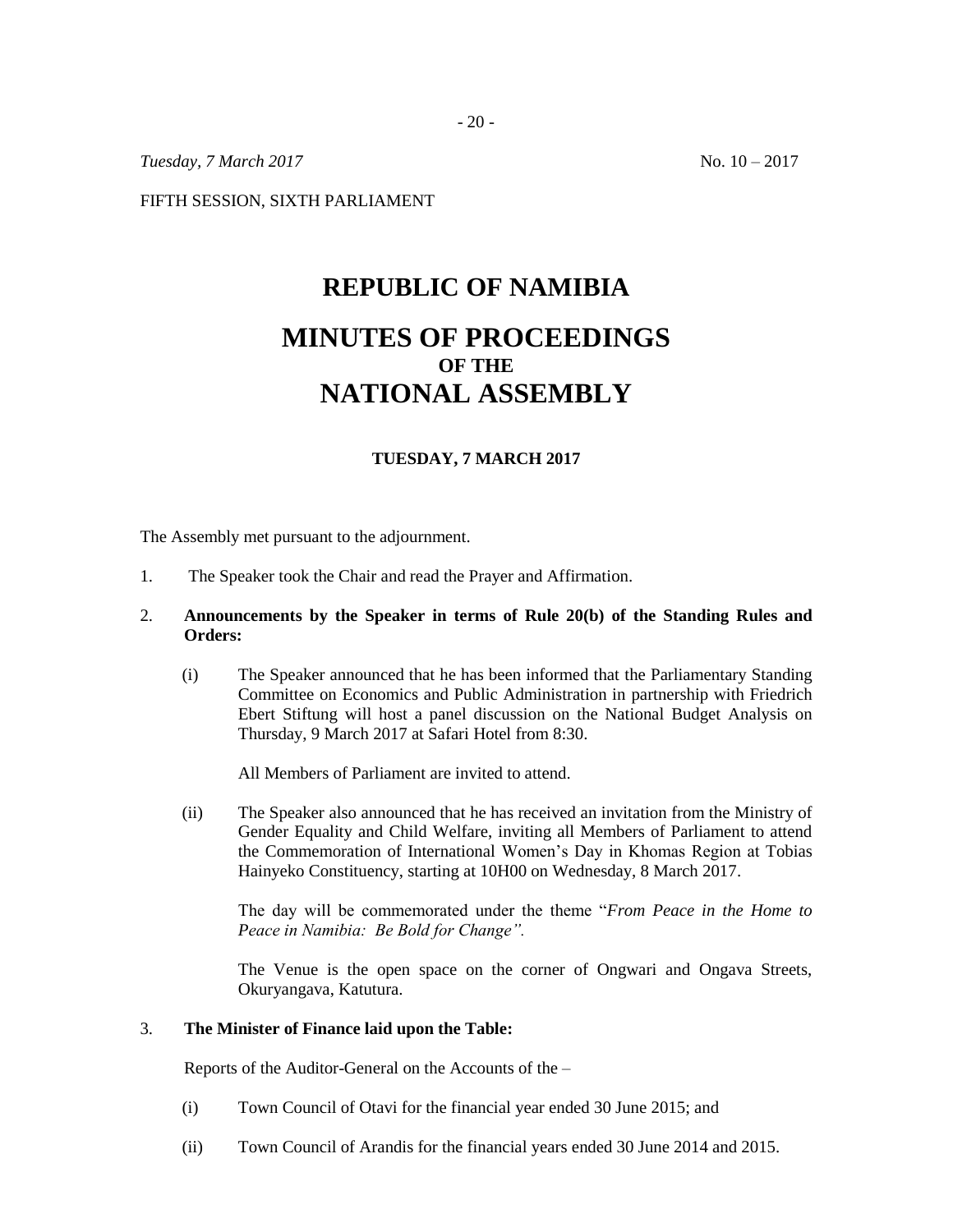#### 4. **NOTICES OF QUESTIONS:**

- (i) Ms. Van den Heever (DTA) to ask the Minister of Presidential Affairs (No. 35).
- (ii) Ms. Van den Heever (DTA) to ask the Minister of Urban and Rural Development (No. 36).
- (iii) Mr. Auchab (UDF) to ask the Minister of Public Enterprises (No. 37).
- (iv) Mr. Auchab (UDF) to ask the Director General of National Planning Commission (No. 38).
- (v) Mr. Van Wyk (UPM) to ask the Minister of Mines and Energy (No. 39).

#### 5. **Ms. Van den Heever moved without notice:**

That leave of absence due to ill health, be granted to Ms. Dienda until further notice.

Agreed to.

#### 6. **Ministerial Statements in terms of Rule 98 of the Standing Rules and Orders:**

(i) The Minister of Gender Equality and Child Welfare informed and invited all Members of Parliament to the International Women's Day commemorated annually on 8 March 2017, in all 14 regions of the country.

In Windhoek, the day is going to be commemorated at the open space at the corner of Ongwari and Ongava Street, in Okuryangava, starting from 10:00.

(ii) The Minister of Health and Social Services highlighted to the Assembly the Ministry's needs and recommendations, which he had presented to Cabinet on how the Ministry intends to control and eliminate malaria from Namibia by 2010.

# 7. **FIRST ORDER READ:**

Resumption of Debate on Second Reading – *Witness Protection Bill* [B. 2 – 2017].

Question before the Assembly on Thursday, 2 March 2017, as moved by the Minister of Justice (page 5): That the Bill be read a Second Time.

On the motion of the Minister of Justice, seconded by the Minister of Safety and Security, debate adjourned until Wednesday, 15 March 2017.

## 8. **SECOND ORDER READ:**

Resumption of Debate on Second Reading – *Whistleblower Protection Bill* [B. 1 – 2017].

Question before the Assembly on Tuesday, 28 February 2017, as moved by the Minister of Justice (page 5): That the Bill be read a Second Time.

On the motion of Ms. Van den Heever, seconded by Mr. Smit, debate adjourned until Tuesday, 14 March 2017.